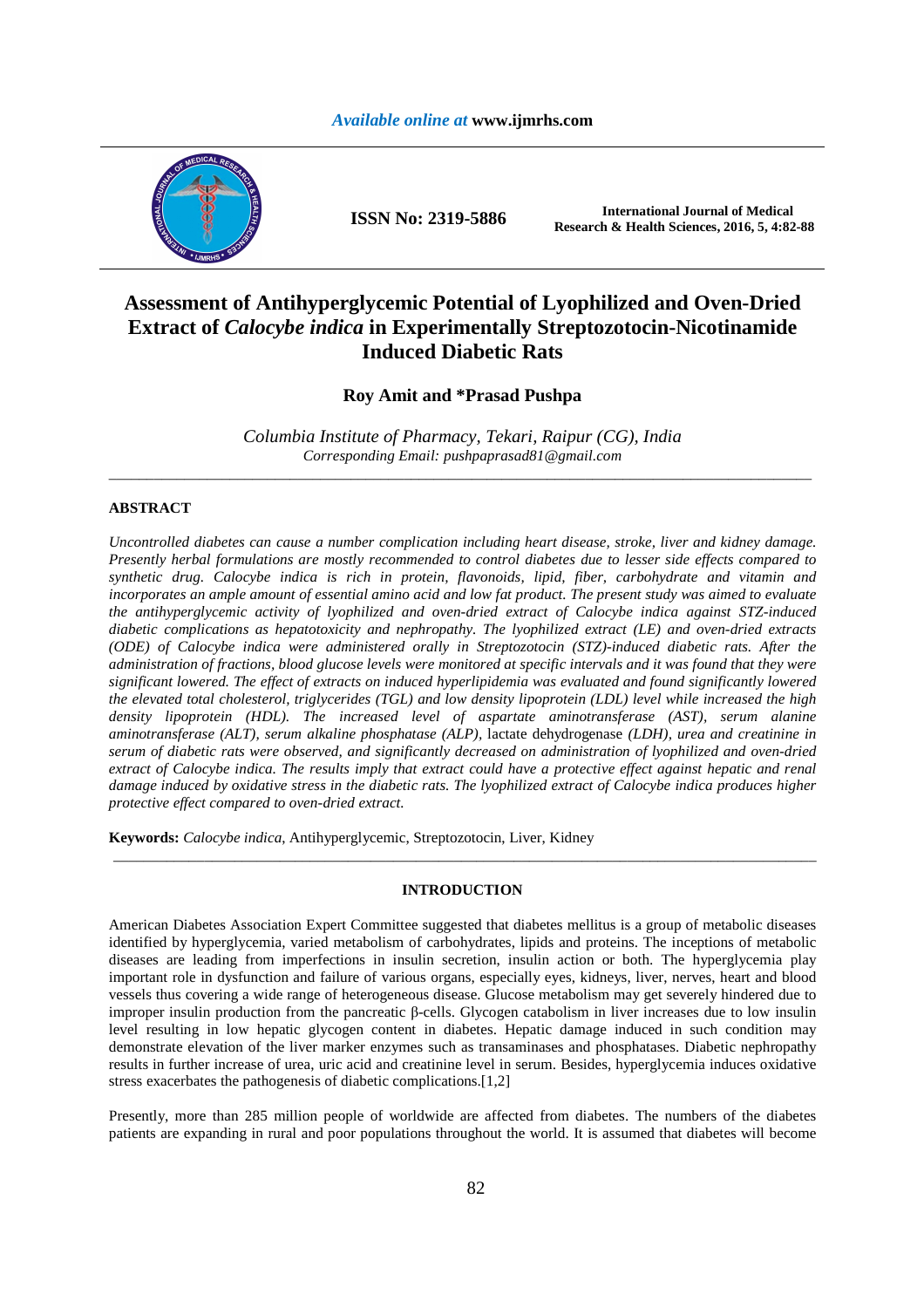one of the world's killers within next two decades. Hence the appropriate and effective treatment of the diabetes patients is required to restraint over diabetes [3,4].

*\_\_\_\_\_\_\_\_\_\_\_\_\_\_\_\_\_\_\_\_\_\_\_\_\_\_\_\_\_\_\_\_\_\_\_\_\_\_\_\_\_\_\_\_\_\_\_\_\_\_\_\_\_\_\_\_\_\_\_\_\_\_\_\_\_\_\_\_\_\_\_\_\_\_\_\_\_\_*

*Calocybe indica* belongs to class Basidiomycetes, order Agaricales and family Tricholomataceae. *Calocybe indica* is rich in protein, flavonoids, lipid, fiber, carbohydrate and vitamin and contains an abundant amount of essential amino acid and low fat product [5]. It is documented that the *Calocybe indica* accumulates a variety of secondary metabolites including phenolic compounds, terpenes, polyketides, sterols, ergosterol, flavanoids and steroids. These qualities make it suitable for food supplement in diet and also used in the form of medicines to alleviate various human disorders and diseases [6,7]. *Calocybe indica* are very effective in reducing the total plasma cholesterol and triglyceride level and thus reduce the chance of atherosclerosis, cardiovascular and artery related disorders. The antioxidant property of Calocybe indica prevent oxidative damage by free radical and reactive oxygen species may prevent the occurrence of diseases like carcinogenesis, ageing, physical injury, infection, obesity, diabetes, neurodegenerative diseases and cardiovascular disease[8,9].

Considering the wide use of *Calocybe indica* in folk therapeutics for the treatment of diabetes, the present study was conducted to investigate its antidiabetic activity in STZ-induced diabetic rats. Consequently, the potential therapeutic of *Calocybe indica* in hepatic and renal oxidative damage in diabetic rats was evaluated.

# **MATERIALS AND METHODS**

# *2.1 Plant material*

The *Calocybe indica* was obtained from Mushroom Research Centre, Department of Plant Pathology, Indira Gandhi Krishi Vishwavidyalaya, Raipur, Chhattisgarh, India and it was cultivated in Columbia Mushroom Centre, Raipur, Chhattisgarh, India. The mushroom was dried at room temperature until it was free from the moisture. Finally mushroom was subjected to size reduction to get coarse powder.

# *2.2 Preparation of oven-dried and lyophilized* extracts

The powder of the *Calocybe indica*, was macerated with 70% ethanol for seven days. Each day solution was shaken continuously with orbital shaker for six hours. The extract was filtered, and the resultant extract was dried by ovendried and lyophilized separately.

The half of the resultant extract was dried in oven by maintaining temperature 60 °C, and obtained oven-dried extract (ODE). The extracts were kept in air tight container for further study. Secondly, the remaining extracts were lyophilized (LE) and stored at -20  $\degree$ C until further use.

#### *2.3 Animals*

Male Wistar albino rats having a weight of  $170 - 220$  gm were kept in quarantine for 10 days under standard husbandry conditions (27.3 °C, Relative humidity  $65 \pm 10\%$ ) for 12 hours in dark and light cycle, respectively, and were given standard food and water *ad libitum*. The study was permitted by the Institution Animal Ethical Committee and the approval number is CIP/IAEC/2014-15/049.

#### *2.4 Induction of non-insulin dependent diabetes mellitus (NIDDM)*

In overnight fasted adult male Wistar albino rats  $(170 - 220)$  g), Non-insulin dependent diabetes mellitus was induced by administration of a single dose of 60 mg/kg streptozotocin intraperitonally, 15 minutes after nicotinamide administration (120 mg/kg i.p.). Nicotinamide was dissolved in normal saline whereas STZ was in citrate buffer at a pH of 4.5. The elevated glucose level in plasma was determined at 72 hours and then on  $7<sup>th</sup>$  day, after injection, this data confirmed hyperglycemia. To diagnose the diabetes, the threshold value of fasting plasma glucose level was taken as >126mg/dl. The rats which have permanent NIIDM were used only for the study<sup>10,11</sup>.

### *2.5 Experimental design*

The animals were divided into seven groups, each group containing six animals (*n* = 6). Group I were administered drinking water daily, served as normal control rats; Group II was Diabetic control rats; Group III albino rats were administered standard drug Glibenclamide (0.5 mg/kg); Group IV rats were administered LE (200 mg/kg); Group V rats were administered LE (400 mg/kg); and Group VI rats were administered ODE (200 mg/kg); and Group VII rats were administered ODE (400 mg/kg) for 28 days. On 0,  $7<sup>th</sup>$ ,  $14<sup>th</sup>$  and  $28<sup>th</sup>$  days of test sample administration, the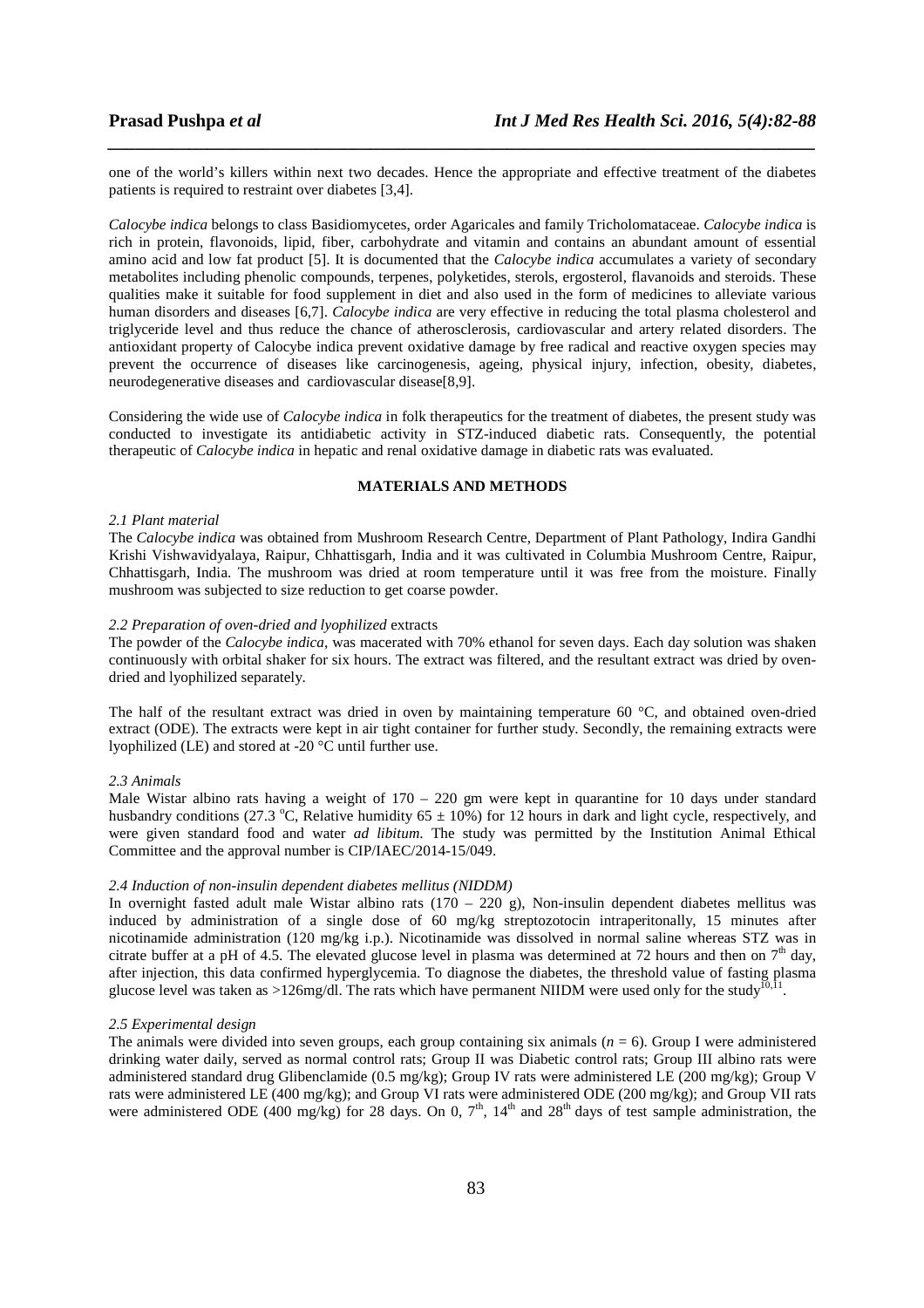fasting glucose levels were determined. During the experimental period, the rats were weighed daily and the mean change in body weight was calculated.

*\_\_\_\_\_\_\_\_\_\_\_\_\_\_\_\_\_\_\_\_\_\_\_\_\_\_\_\_\_\_\_\_\_\_\_\_\_\_\_\_\_\_\_\_\_\_\_\_\_\_\_\_\_\_\_\_\_\_\_\_\_\_\_\_\_\_\_\_\_\_\_\_\_\_\_\_\_\_*

#### *2.6 Estimation of insulin level*

The animals were segregated into seven groups of six rats each. The LE and ODE were administered for 28 days. Group I served as normal control rats, administered drinking water daily for 28 days; Group II had diabetic control rats, administered drinking water daily for 28 days; Group III diabetic rats were administered standard drug Glibenclamide (0.5 mg/kg); Group IV rats were administered LE (200 mg/kg); Group V rats were administered LE (400 mg/kg); and Group VI rats were administered ODE (200 mg/kg); and Group VII rats were administered ODE (400 mg/kg) for 28 days. The blood samples were withdrawn in order to examine the insulin levels. Serum insulin was measured using a GLAZYME INSULIN-EIA TEST18 [13,14].

#### *2.7 Estimation of biochemical parameters*

The animals were sacrificed by cervical dislocation on 12th day for determining biochemical parameters. Glucose oxidase method by using auto-analyzer was used to determine total cholesterol, triglycerides (TGL), high-density lipoprotein (HDL) and low-density lipoprotein (LDL) [12-14].

The serum samples from all the groups were also used to study aspartate aminotransferase (AST), serum alanine aminotransferase (ALT), serum alkaline phosphatase (ALP), lactate dehydrogenase (LDH), urea and creatinine levels using commercially available kits of Crest Biosystems (India)[4, 15, 16].

### *2.8 Statistical analysis*

The results are expressed as mean  $\pm$  SEM of six independent experiments. Statistical significance between the groups was evaluated by one-way analysis of variance (ANOVA) followed by Dunet's test. A  $P < 0.05$  value was considered as statistically significant.

# **RESULTS**

### *3.1 Effect of lyophilized and oven-dried extract of Calocybe indica on hyperglycemia*

The Antidiabetic activity of lyophilized and oven-dried extract of *Calocybe indica* was evaluated and the findings are presented in table 1. The blood glucose level of diabetic rat significantly enhanced compared to normal group of rats. The administration of LE and ODE at two different doses (200 mg/kg and 400 mg/kg) to STZ-induced diabetic rats caused significant reduction of blood glucose level. The Antidiabetic activity of extracts depends upon the dose and duration of the treatment. The maximum reduction of blood glucose in rats was observed on  $28<sup>th</sup>$  days. The blood glucose level of LE at the dose 200 mg/kg and 400 mg/kg group was noted 112.18±5.17 mg/dl and 92.72 $\pm$ 3.75 mg/dl, respectively at the end of study. While ODE treated rats at the dose of 200 mg/kg and 400 mg/kg exhibited 123.89±4.43 mg/dl and 109.65±5.92 mg/dl blood glucose level, respectively. The findings of LE exhibited higher significant antidiabetic activity compared to ODE. The Glibenclamide treated rats significantly decrease in blood glucose level compared to diabetic control group.

#### Table 2

#### *3.2 Effect of lyophilized and oven-dried extract of Calocybe indica on lipid profile*

The effects of the LE, ODE and Glibenclamide on various serum lipid profiles of diabetic rats are demonstrated in table 2. The triglycerides, total cholesterol and LDL in serum were significantly enhanced in diabetic group compared to normal control group. However, HDL was significantly decreased in diabetic group in comparison to normal group. The administration of LE, ODE and Glibenclamide to diabetic rats resulting significantly decreased the triglycerides, total cholesterol and LDL in serum compared to diabetic control group. Consequently, the HDL was significantly increased in extract and standard drug treated group in comparison to diabetic control group.

### *3.3 Effect of lyophilized and oven-dried extract of Calocybe indica on body weight*

The significant reduction in body weight of STZ-induced diabetic rats was noted on  $28<sup>th</sup>$  days. The body weight of the normal rats before and after completion of experiment was similar. The LE, ODE and Glibenclamide treated rat demonstrated no significant reduction in body weight on  $28<sup>th</sup>$  days. The little variations in body weight of rats between before induction of diabetes and after treatment with LE, ODE and Glibenclamide were observed (Table 3).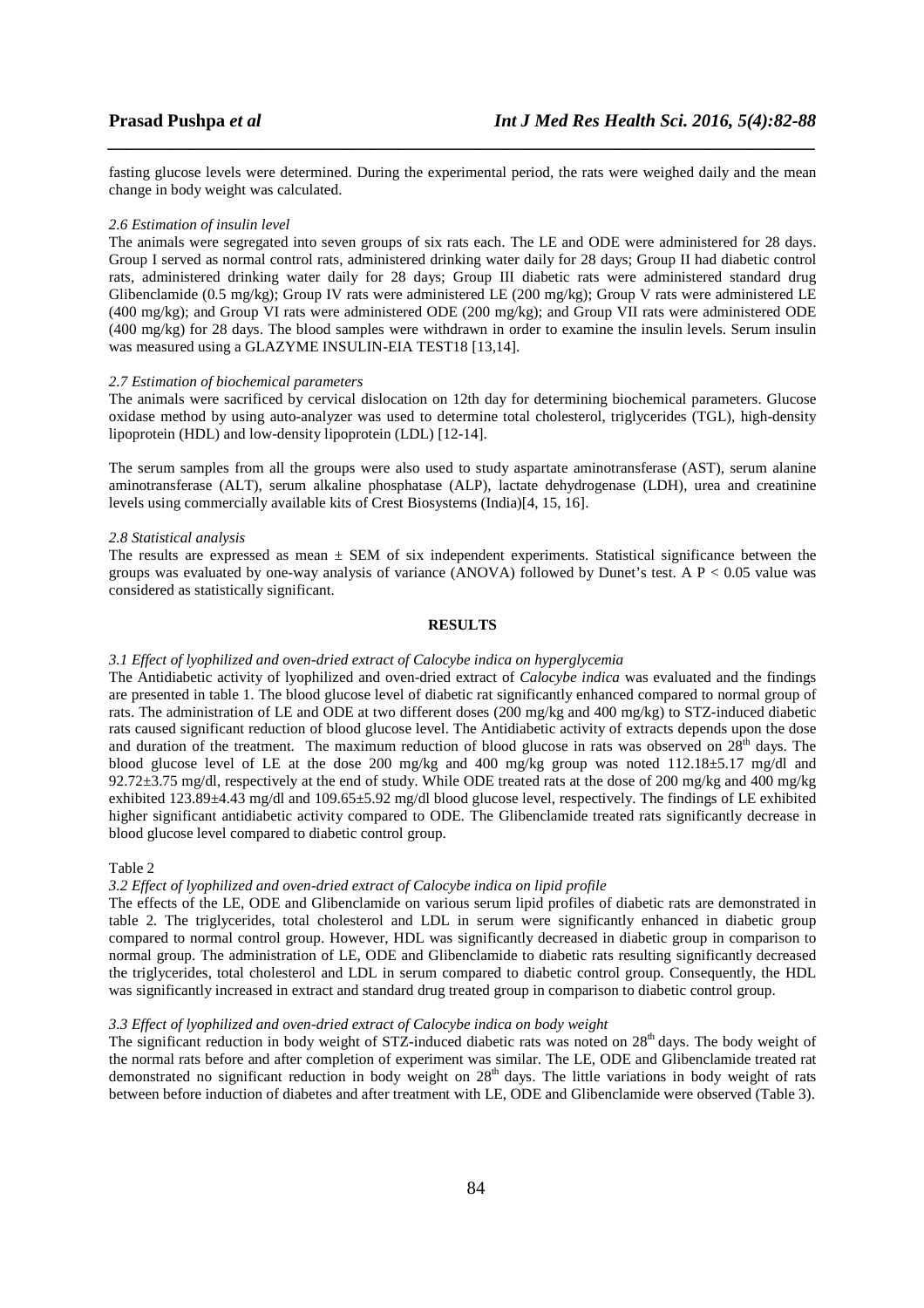#### *3.4 Effect of lyophilized and oven-dried extract of Calocybe indica on insulin*

The decreased in serum insulin indicates the hyperglycemia in rats. The STZ-induced diabetic rats exhibited significant decreased in serum insulin on 28<sup>th</sup> days. The administrations of LE, ODE and Glibenclamide to diabetic rats for 28th days leading to significant increase in serum insulin were observed. The finding exhibited that the LE and ODE has capacity to monitor the serum insulin and it expressed the anthyperglycemia properties of *Calocybe indica*.

*\_\_\_\_\_\_\_\_\_\_\_\_\_\_\_\_\_\_\_\_\_\_\_\_\_\_\_\_\_\_\_\_\_\_\_\_\_\_\_\_\_\_\_\_\_\_\_\_\_\_\_\_\_\_\_\_\_\_\_\_\_\_\_\_\_\_\_\_\_\_\_\_\_\_\_\_\_\_*

### *3.5 Effect of lyophilized and oven-dried extract of Calocybe indica on liver and renal serum*

The increased level of AST, ALT, ALP, LDH, urea and Creatinine in serum of diabetic rats indicates the improper functioning of liver and kidney. The AST, ALT, ALP, LDH, urea and Creatinine in serum were significantly increased in diabetic control group compared to normal control group. Consequently, administration of LE (400 mg/kg), ODE (400 mg/kg) and Glibenclamide to diabetic rats resulted in significant decreased in biochemical parameters, representing the improvement in functioning of liver and kidney. Conversely, no significant increase in biochemical parameter was observed on administration of LE (200 mg/kg) and ODE (200 mg/kg) to diabetic group. The lower dose of LE and ODE were not so effective in restoring the function of liver and kidney.

# **DISCUSSION**

Phytoconstituents assists us in understanding the plant physiology and biochemical pathways. The therapeutic efficacy of medicinal plants depends upon nature and quantity of chemical constituents present in plants. Most of the phytoconstituents are thermolabile and sensitive to oven temperatures<sup>1</sup>. The drying process plays a critical role during evaporation of solvent from semi solid extracts. It has been documented that the high temperature may cause chemical degradation of heat labile phytoconstituents or change in colour of extracts<sup>4</sup>. Hence drying of extract by oven is not better option to get good quality of dried powder extracts. The freeze-dried (lyophilization) is a drying process in which water is sublimed from the extract after freezing<sup>4</sup>. The lyophilization process preserves the chemical ingredients and improves the stability of extract during long storage of periods $17$ . In the present study the lyophilized and oven-dried extract of *Calocybe indica* was used to evaluate the antidiabetic activity against STZinduced diabetics complications such as oxidative stress, hepatotoxicity and nephropathy of diabetes rat's model. Consequently, it also assists in understanding the restoring efficiency of chemical compounds in lyophilized and oven-dried extract of *Calocybe indica*.

STZ induces a series of biochemical events leading in the production of high level of reactive oxygen species (ROS) and subsequent oxidative stress  $(O_2)$ . It is documented that the oxidative stress produced by STZ contributes to the development and progression of diabetes and its complications<sup>1</sup>. The ROS played an essential role to damage pancreatic islets of β-cells, which arising insulin deficiency and hyperglycemia<sup>4</sup>. Mostly, the ROS in STZ is produced by the xanthine oxidase system of pancreatic cells and excited  $H_2O_2$  procreation. It caused to DNA fragmentation and necrosis in the pancreatic β-cells islets. As results, it leads to reduce the rate of insulin synthesis by pancreatic β-cells. The reactive oxygen species produced by STZ also leads to damage liver, kidney, and hematopoietic system. It is documented that the oxidative stress contributes to the development and progression of diabetes and its complications<sup>1,18</sup>. Considering this numerous experimental and clinical studies exhibited the potential usefulness of polyphenolic compounds as antioxidants therapeutic agents for the prevention of oxidative damage in diabetes. Thus, the effects of lyophilized and oven-dried extract of *Calocybe indica* on oxidative stress in liver and kidney, as well as on blood biochemical parameters of STZ-induced diabetic rats were investigated in this study.

In the present study, we observed antihyperglycaemic effect of lyophilized and oven-dried extract of *Calocybe indica* through the oral glucose tolerance test, it significantly improves glucose tolerance. It has been documented that hyperlipidemia is a complication associated with hyperglycemia. During study it was observed increase in total cholesterol, triglycerides, LDL, and decrease in HDL in streptozotocin induced diabetic rats. The increase in the total serum cholesterol, triglyceride and LDL levels in the diabetic rats is mainly due to increased mobilization of free fatty acids from peripheral deposits, as insulin inhibits the hormone-sensitive lipase. The increase in the serum LDL level may also result from glycosylation of the lysyl residues of apoprotein B, which leads to a decrease in LDL metabolism due to a decrease in the affinity of LDL for its receptors. The administration of lyophilized and oven-dried extract of *Calocybe indica* to diabetic rats caused significant reduction in total cholesterol, LDL, triglycerides and significant rise in HDL. The mechanism of the hypolipidemic actions of *Calocybe indica* are not known; however, they could be mediated by control of tissue metabolism and improved insulin secretion and action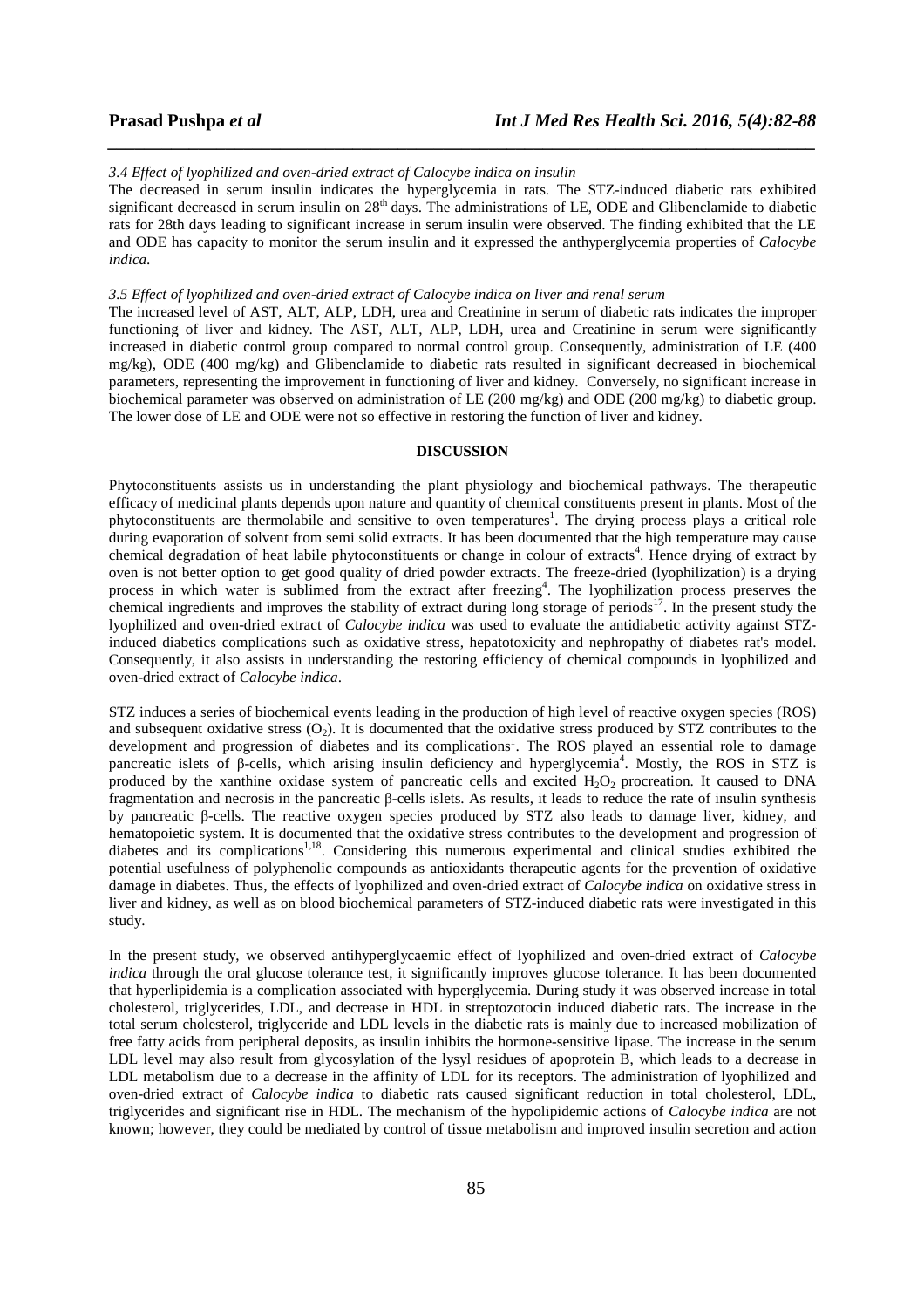because insulin lowers lipid levels and normalizes lipids in STZ-induced diabetic rats. The potent antidiabetic effect of the *Calocybe indica* extract suggests the presence of potent antidiabetic active principles, which produced antihyperglycemic effect in diabetic rats. The outcomes of lipid profile confirmed the potent antidiabetic activity of *Calocybe indica*.

*\_\_\_\_\_\_\_\_\_\_\_\_\_\_\_\_\_\_\_\_\_\_\_\_\_\_\_\_\_\_\_\_\_\_\_\_\_\_\_\_\_\_\_\_\_\_\_\_\_\_\_\_\_\_\_\_\_\_\_\_\_\_\_\_\_\_\_\_\_\_\_\_\_\_\_\_\_\_*

Induced diabetes is marked by severe diminution of body weight, which may be attributed to loss or degradation of structural proteins. In our present study, we observed that diabetes-induced decrease in body weight was prevented by lyophilized and oven-dried extract of *Calocybe indica*, which is in accordance with earlier studies reporting, prevention of body weight loss in diabetic rats by the usage of phytochemicals or medicinal plant extracts. Insulin resistance is a condition where normal or elevated insulin level produces an attenuated biological response. In diabetes, insulin resistance is the central pathophysiological event.

Simultaneously we discussed about the hepatic damage during diabetes, and it can determined by studying the serum aminotransferases activities. The liver cirrhosis alters their transport function and membrane permeability, leading to leakage of enzymes from the cells. The discharge of AST, ALT, ALP and LDH from liver cytosol into circulation exhibits severe damage to hepatic tissue membranes during the diabetes<sup>15,16</sup>. The study indicates increased activities of AST, ALT, ALP and LDH and it may be interpreted as a result of the liver cell destruction or changes in the membrane permeability demonstrating severe liver damage induced by diabetes. The administration of lyophilized and oven-dried extract of *Calocybe indica* able to protect against the increase in the activity of these enzymes in diabetic rats, demonstrating the protective effect of this polyphenol against hepatic damage induced by diabetic state. Additionally, it was observed that lyophilized extract of *Calocybe indica* produces higher protective effect compared to oven-dried extract. The outcomes of study revealed that *Calocybe indica* has potential to prevent the lipid peroxidation in hepatic tissue.

Similarly the diabetic rats were suffered from renal failure and it was confirmed by increased in serum urea and creatinine levels, which are considered as significant markers of renal dysfunction. The administration of lyophilized and oven-dried extract of *Calocybe indica* decreases the levels of urea and creatinine in diabetic rats. The outcomes suggested that *Calocybe indica* has capacity to reduce the renal injury caused by hyperglycemic state. The protective effect of renal failure of *Calocybe indica* is due to antioxidant property, which protects the kidneys against oxidative damage. In this study lyophilized extract of *Calocybe indica* produces higher protective effect compared to ovendried extract.

|                                                | Fasting plasma glucose concentration (mg/dl) |                    |                                |                                |  |
|------------------------------------------------|----------------------------------------------|--------------------|--------------------------------|--------------------------------|--|
| Group                                          | Dav 0                                        | Day $7th$          | Day $14th$                     | Day $28^{\text{th}}$           |  |
| Normal Control                                 | $79.35 \pm 3.62$                             | $75.24 + 4.59$     | $77.14 + 5.67$                 | $79.21 \pm 3.48$               |  |
| Diabetic control (Streptozotocin)              | $135.28 \pm 4.15^a$                          | $213.82 + 5.20^a$  | $253.42 \pm 4.28$ <sup>a</sup> | $296.58 \pm 5.26$ <sup>a</sup> |  |
| Diabetic + Standard Glibenclamide (0.50 mg/kg) | $140.63 \pm 4.57$                            | $112.58 + 3.82*$   | $91.42 + 4.81*$                | $74.46 + 3.58*$                |  |
| Diabetic + LE $(200 \text{ mg/kg})$            | $132.49 \pm 3.35$                            | $149.21 + 5.14*$   | $127.58 \pm 3.72*$             | $112.18 + 5.17*$               |  |
| Diabetic + LE $(400 \text{ mg/kg})$            | $135.25 \pm 5.52$                            | $122.56 + 4.72*$   | $108.42 + 5.34*$               | $92.72 + 3.75*$                |  |
| Diabetic + ODE $(200 \text{ mg/kg})$           | $139.47 \pm 2.47$                            | 155.28±3.25*       | 139.15±4.54*                   | 123.89+4.43*                   |  |
| Diabetic + ODE $(400 \text{ mg/kg})$           | $136.18 \pm 3.89$                            | $143.62 \pm 6.19*$ | $125.48 \pm 3.47*$             | $109.65 \pm 5.92*$             |  |

| Table 1: Effect of LE and ODE of <i>Calocybe indica</i> on fasting plasma glucose level in rats |  |  |
|-------------------------------------------------------------------------------------------------|--|--|
|                                                                                                 |  |  |

*Values are expressed as mean*  $\pm$  *SEM (Number of animals, n=6); significantly different at <sup>a</sup>P<0.05 when compared with normal control group, \*P<0.05 when compared with diabetic control group* 

| Table 2: Determination of biochemical parameters after treatment with LE and ODE of <i>Calocybe indica</i> |  |  |
|------------------------------------------------------------------------------------------------------------|--|--|
|------------------------------------------------------------------------------------------------------------|--|--|

| Group                                                    | Lipid Profile (mg/dl)          |                                |                               |                              |  |
|----------------------------------------------------------|--------------------------------|--------------------------------|-------------------------------|------------------------------|--|
|                                                          | <b>Triglyceride</b>            | <b>Total Cholesterol</b>       | <b>HDL</b>                    | <b>LDL</b>                   |  |
| Normal control                                           | $83.46 \pm 3.54$               | 98.42±4.18                     | 63.83±5.41                    | $48.73 \pm 5.12$             |  |
| Diabetic control (Streptozotocin)                        | $193.61 \pm 5.17^{\mathrm{a}}$ | $181.75 \pm 4.76$ <sup>a</sup> | $25.47 \pm 3.47$ <sup>a</sup> | $173.92\pm3.45$ <sup>a</sup> |  |
| Diabetic + Standard Glibenclamide $(0.50 \text{ mg/kg})$ | $85.14 \pm 4.72*$              | $89.54 + 3.52*$                | $69.35\pm6.52*$               | 59.41±4.63*                  |  |
| Diabetic + LE $(200 \text{ mg/kg})$                      | $105.72 \pm 5.68*$             | $115.43\pm5.67*$               | $53.65 \pm 5.14$              | 92.35±5.42*                  |  |
| Diabetic + LE $(400 \text{ mg/kg})$                      | $90.24 \pm 3.51*$              | 89.37±5.18*                    | $61.92{\pm}4.82*$             | 76.14±3.25*                  |  |
| Diabetic + ODE $(200 \text{ mg/kg})$                     | 128.43+4.49*                   | 142.35+4.28*                   | $30.82 \pm 5.16$              | 120.53±4.35*                 |  |
| Diabetic + ODE $(400 \text{ mg/kg})$                     | $106.71 + 5.24*$               | $119.24 \pm 3.76*$             | $55.14 \pm 5.24*$             | $95.59 \pm 3.68*$            |  |

*Values are expressed as mean*  $\pm$  *SEM (Number of animals, n=6); significantly different at <sup><i>a*</sup>*P*<0.05 when compared with normal control group, *\*P<0.05 when compared with diabetic control group*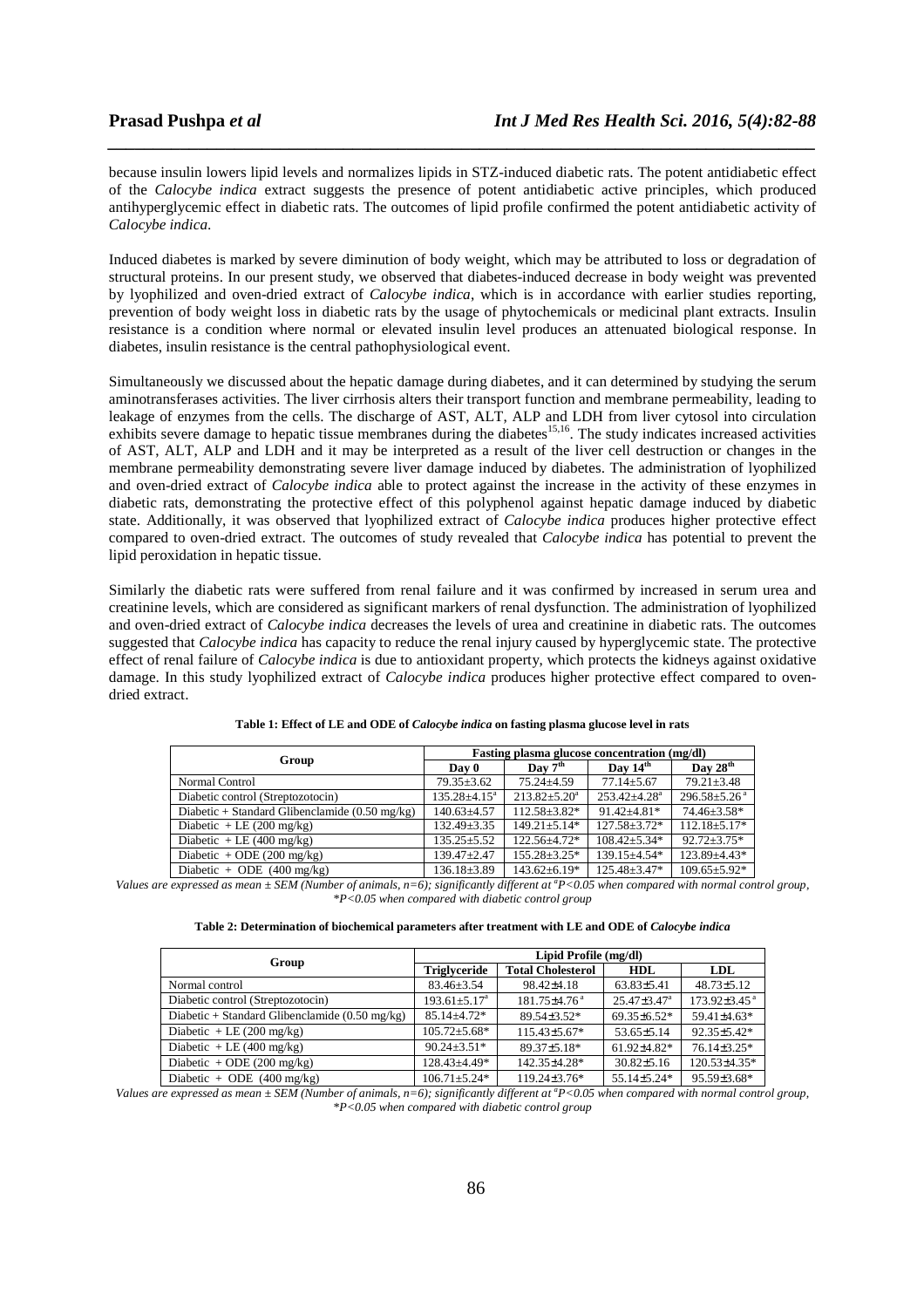| Group                                                    | Change in Body weight (gm) |                        |                        |  |  |
|----------------------------------------------------------|----------------------------|------------------------|------------------------|--|--|
|                                                          | <b>Before Induction</b>    | <b>After Induction</b> | <b>After Treatment</b> |  |  |
| Normal control                                           | $192.15 \pm 2.54$          | $194.26 \pm 3.47$      | $189.37 \pm 2.63$      |  |  |
| Diabetic control (Streptozotocin)                        | $189.32 + 3.14$            | $173.82 \pm 2.65$      | $145.67 + 1.72*$       |  |  |
| Diabetic + Standard Glibenclamide $(0.50 \text{ mg/kg})$ | $181.68 \pm 2.69$          | $162.54 + 3.25$        | $175.92 + 2.43$        |  |  |
| Diabetic + LE $(200 \text{ mg/kg})$                      | $193.27 + 1.83$            | $158.31 + 4.92$        | $176.62 + 3.48$        |  |  |
| Diabetic + LE $(400 \text{ mg/kg})$                      | $201.57 + 3.72$            | $179.43 + 3.47$        | $195.71 + 3.14$        |  |  |
| Diabetic + ODE $(200 \text{ mg/kg})$                     | $197.34 + 1.47$            | $165.52 + 2.37$        | $182.14 \pm 1.67$      |  |  |
| Diabetic + ODE $(400 \text{ mg/kg})$                     | $192.65 + 2.43$            | $155.74 + 1.92$        | $181.45 + 2.15$        |  |  |

*\_\_\_\_\_\_\_\_\_\_\_\_\_\_\_\_\_\_\_\_\_\_\_\_\_\_\_\_\_\_\_\_\_\_\_\_\_\_\_\_\_\_\_\_\_\_\_\_\_\_\_\_\_\_\_\_\_\_\_\_\_\_\_\_\_\_\_\_\_\_\_\_\_\_\_\_\_\_* **Table 3: Effect of LE and ODE of** *Calocybe indica* **on changes in body weight in rats** 

**Table 4: Effect of LE and ODE of** *Calocybe indica* **in insulin level of STZ induced diabetes in rats** 

| <b>Treatment Group</b>                         | Insulin Level (Mean ±SEM) In mg/dl |                              |  |  |
|------------------------------------------------|------------------------------------|------------------------------|--|--|
|                                                | <b>Initial Reading</b>             | <b>Final Reading</b>         |  |  |
| Normal control                                 | $0.75 \pm 0.14$                    | $0.79 \pm 0.73$              |  |  |
| Diabetic control (Streptozotocin)              | $0.83 \pm 0.25$                    | $0.25 \pm 0.54$ <sup>*</sup> |  |  |
| Diabetic + Standard Glibenclamide (0.50 mg/kg) | $0.81 \pm 0.32$                    | $0.78 \pm 0.18$              |  |  |
| Diabetic + LE $(200 \text{ mg/kg})$            | $0.79 \pm 0.09$                    | $0.65 \pm 0.25$              |  |  |
| Diabetic + LE $(400 \text{ mg/kg})$            | $0.82 \pm 0.16$                    | $0.73 \pm 0.05^*$            |  |  |
| Diabetic + ODE $(200 \text{ mg/kg})$           | $0.85 \pm 0.21$                    | $0.68 \pm 0.17$ *            |  |  |
| Diabetic + ODE $(400 \text{ mg/kg})$           | $0.78 \pm 0.35$                    | $0.71 \pm 0.31^*$            |  |  |

**Table 5: Effect of LE and ODE of** *Calocybe indica* **on liver and renal serum biomarkers of diabetic rats** 

| <b>Treatment Group</b>                               | AST (U/L)         | ALT(U/L)          | ALP(U/L)          | LDH (U/L)         | Urea<br>(mg/dl)   | <b>Creatinine</b><br>(mg/dl) |
|------------------------------------------------------|-------------------|-------------------|-------------------|-------------------|-------------------|------------------------------|
| Normal control                                       | $98.26 \pm 3.51$  | 53.68±4.27        | $148.42 \pm 3.72$ | $850.31 \pm 2.79$ | $49.23 \pm 3.45$  | $0.35 \pm 0.14$              |
| Diabetic control (Streptozotocin)                    | 553.58±2.82       | $365.72 \pm 3.56$ | $614.37 \pm 2.41$ | 1532.49±4.17      | $123.58 \pm 2.48$ | $0.82 \pm 0.05$              |
| Diabetic + Standard Glibenclamide (0.50<br>$mg/kg$ ) | $82.35 + 5.14$    | $78.25 + 4.15$    | $126.48 \pm 5.37$ | $828.19 \pm 3.65$ | $43.47 + 4.31$    | $0.46 + 0.08$                |
| Diabetic + LE $(200 \text{ mg/kg})$                  | $132.42 \pm 3.48$ | $145.16 \pm 3.72$ | $193.57 \pm 3.62$ | $953.73 \pm 4.83$ | $79.61 \pm 3.63$  | $0.55 \pm 0.24$              |
| Diabetic + LE $(400 \text{ mg/kg})$                  | $110.67 \pm 4.19$ | $66.73 \pm 5.34$  | $135.61 \pm 2.79$ | $886.28 \pm 2.62$ | $56.15 \pm 5.24$  | $0.47 \pm 0.18$              |
| Diabetic + ODE $(200 \text{ mg/kg})$                 | $155.73 \pm 3.49$ | $183.34 \pm 2.68$ | $215.36 \pm 4.54$ | $983.54 \pm 3.74$ | $102.38 \pm 4.83$ | $0.62 \pm 0.21$              |
| Diabetic + ODE $(400 \text{ mg/kg})$                 | $123.92 \pm 4.26$ | $99.18 \pm 3.73$  | $167.24 \pm 3.41$ | $902.37 \pm 3.57$ | $65.48 \pm 4.52$  | $0.51 \pm 0.02$              |

# **CONCLUSION**

In the present study generation and progression of diabetic complications during streptozotocin induced diabetes was investigated. The findings demonstrated that the administration of lyophilized and oven-dried extract of *Calocybe indica* provide effective protection against oxidative damage in liver and kidney STZ-induced diabetic rats. The results suggest that polyphenol compound present in extract improve the physiology of rats affected by diabetes. These polyphenol attributed to normalise the blood glucose, also improve the structural integrity of the kidney, liver and pancreas unlike hypoglycemic agent like Glibenclamide. The lyophilized extract of *Calocybe indica* produces higher protective effect compared to oven-dried extract. It indicates that freeze drying preserves the strength of phytochemicals quite well compared to oven oven-dried extract. The findings propose that regular intake of the *Calocybe indica* may be useful for diabetes mellitus.

#### **REFERENCES**

[1] Tirgar PR, Shah KV, Patel VP, Desai TR, Goyal RK. Investigation into mechanism of action of anti-diabetic activity of *Emblica officinalis* on streptozotocin induced type I diabetic rat. Research Journal of Pharmaceutical, Biological and Chemical Sciences. 2010; 1(4):672-682.

[2] Wild S, Roglic G, Green A, Sicree R, King H. Global Prevalence of Diabetes. Diabetes Care. 2004; 27 (5): 1047–53.

[3] Shaw JE, Sicree RA, Zimme PZ. Global estimates of the prevalence of diabetes for 2010 and 2013. Diabetes Res. Clin. Pract. 2010; 87: 4–14.

[4] Dogan A, Celik I, SalihKaya M. Antidiabetic properties of lyophilized extract of acorn (Quercus brantii Lindl.) on experimentally STZ-induced diabetic rats. Journal of Ethnopharmacology. 2015; 176: 243-251.

[5] Roy A, Prasad P. Properties and uses of an Indigenous Mushroom: *Calocybe indica*. Asian J. Pharm. Tech. 2014; 4(1): 17-21.